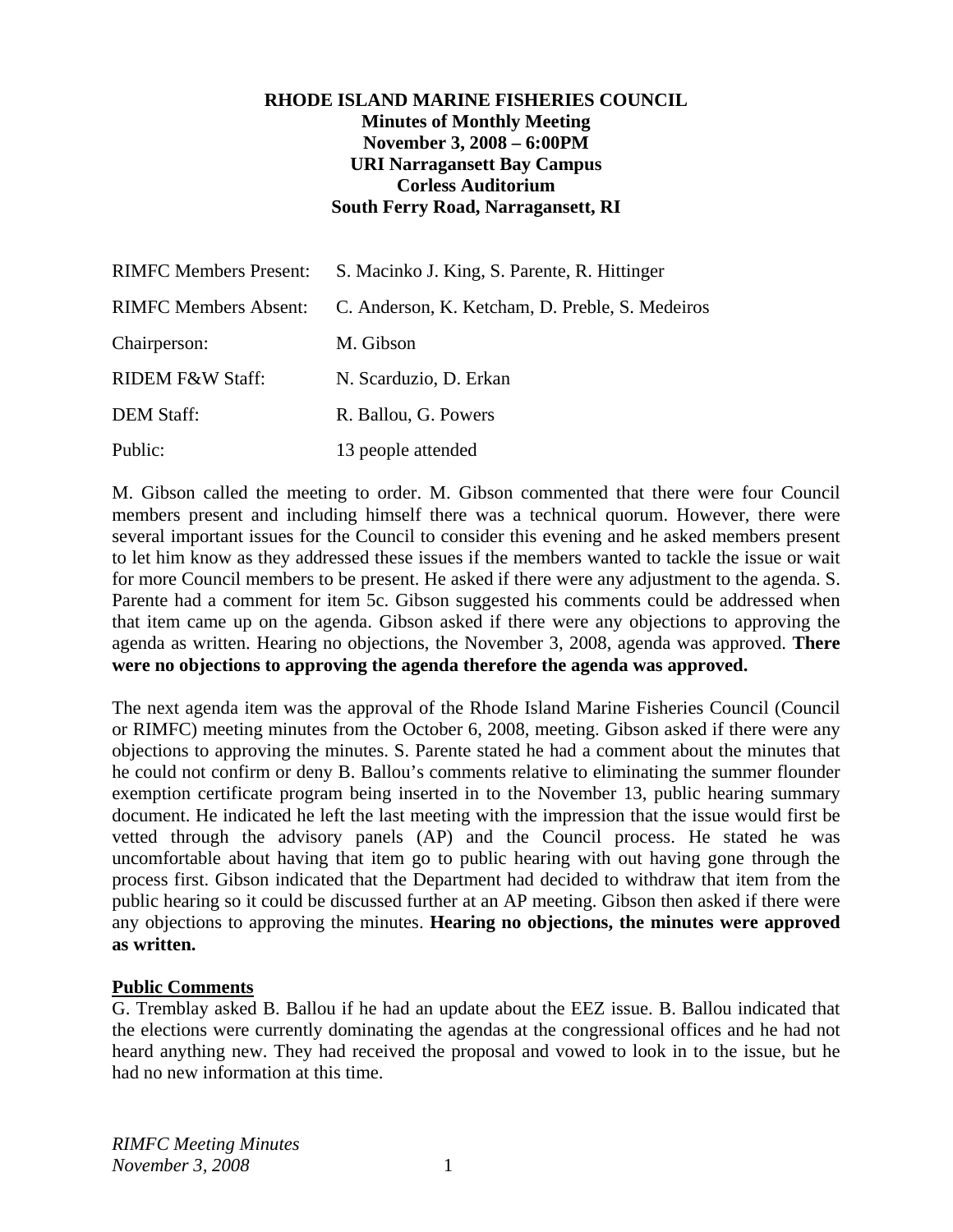R. Hopkins asked to point out a few things about the closing of Ninigret Pond for an oyster spawner sanctuary. M. Gibson indicated that the item was part of the agenda and would be taken up later in the agenda. R. Hopkins wanted to comment as a resident of South County he had watched these ponds close and then not reopened again. He gave some examples where this had happened. M. Gibson suggested this should be addressed when the item came up on the agenda. Gibson reiterated that the public comment period was for items that were not on the agenda.

# **Advisory Panel Reports**

*Shellfish AP (10/67/08) and Scheduled changes to shellfish management areas for 2008 & 2009 – J. King:*

M. Gibson reminded Council members of his earlier remarks pertaining to whether the Council wanted to go forward with addressing substantive recommendations to the Director for High Banks, and the winter management opening schedule, Quonochontaug pond oyster restoration, etc. He suggested having J. King go through the report and highlight the requested actions the Council needed to take.

J. King reviewed the minutes from the SAP meeting held on October 16, 2008. There were four items on the agenda; winter management area openings, Greenwich Bay management area openings for 2009, Quonochontaug Pond oyster restoration, bay scallop dredges in spawner sanctuaries. He indicated the only thing that needed to be approved for the winter management area openings were the change of dates. The shellfishermen were requesting to change dates to address the Christmas and New Year's holidays falling on Wednesday shellfish days. King indicated this item was the more time sensitive item.

M. Gibson suggested this would be the time to decide if the Council would like to take action on the items or wait for more Council members to be present.

S. Parente stated he would like to go forward and go through the items for consideration. He was against adding these items to the December Council agenda because that agenda also would have additional public hearing items from the November public hearing. He also suggested as an alternative, to schedule another Council meeting in November.

There was consensus from the Council to move forward and go through the time sensitive items pertaining to the shellfish AP.

M. Gibson asked if there was a motion from the Council to adopt the date changes.

**J. King made a motion to recommend to the Director to adopt the date changes to allow shellfishing between 8 A.M. and Noon on Monday, December 22, Tuesday, December 23, and Friday December 26, and for the period December 29, 2008 – January 2, 2009; between 8 A.M. and Noon on Monday, December 29, Tuesday, December 30, and Friday, January 2. S. Parente seconded the motion.** 

There was no Council discussion. M. McGivney explained why they needed to adjust the dates.

**M Gibson asked for a vote. The Council voted unanimously to approve the motion to recommend to the Director to adopt the date changes to allow shellfishing between 8 A.M. and Noon on Monday, December 22, Tuesday, December 23, and Friday December 26.**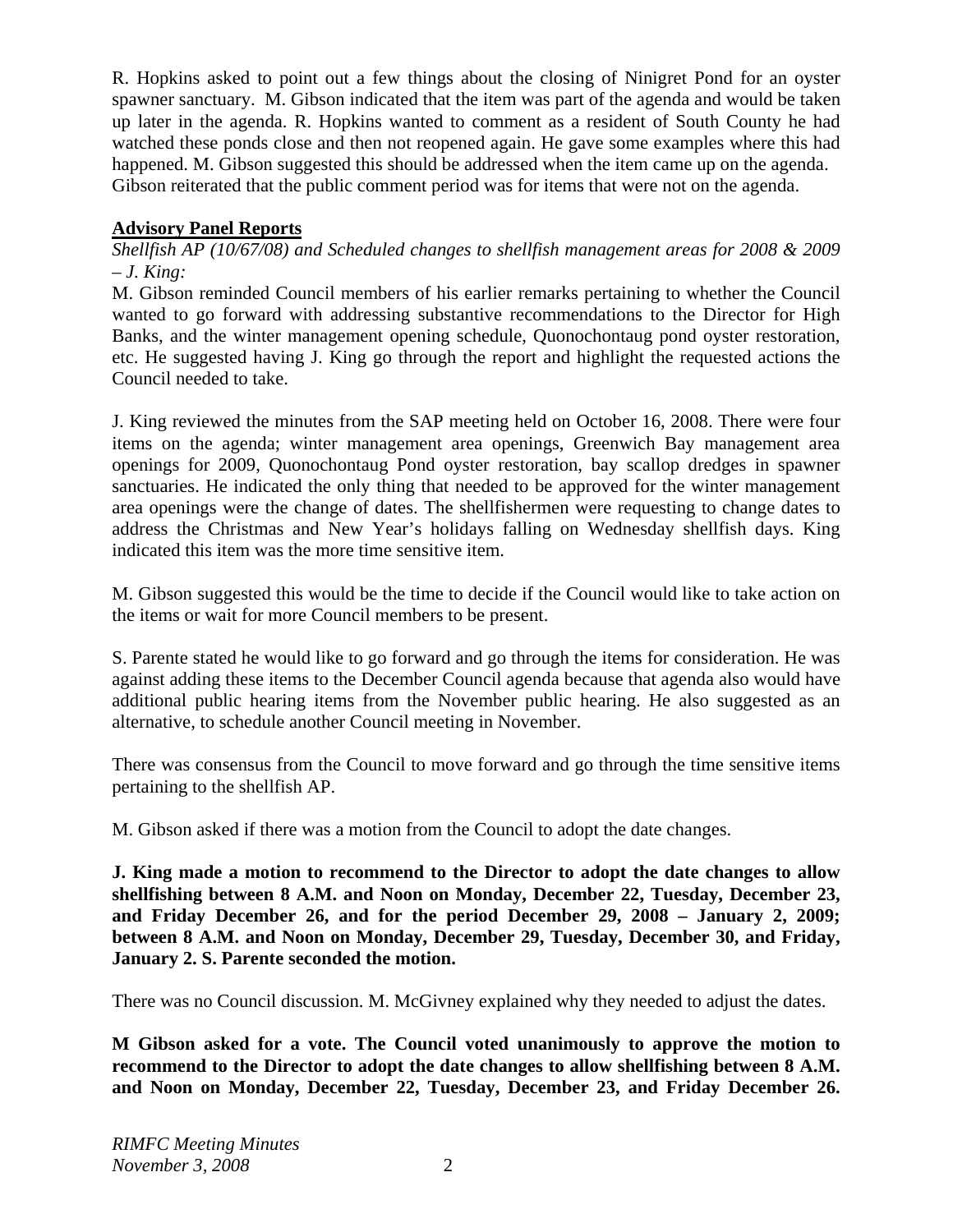### **Additionally, for the period December 29, 2008 – January 2, 2009, between 8 A.M. and Noon on Monday, December 29, Tuesday, December 30, and Friday, January 2.**

J. King outlined the next action item on the SAP agenda which was a proposal beginning February 1, 2009, permitting shellfishing in the High Banks Management Area from Sunday through Saturday (7 days per week) from sunrise to sunset (with a three (3) bushel limit) until April 30, 2009.

M. Gibson commented he was concerned that no one from the Law Enforcement Division was present to comment on the proposal. He stated that Enforcement had concerns about extending the available shellfishing hours during the course of the day, as well as, 7 days per week because it complicated their ability to schedule enforcement coverage. He noted this was a substantive change than the last item. He asked how the Council wanted to proceed with this item.

S. Parente suggested moving this item to the December Council agenda since it was not as time sensitive as the last item and others may need to give further input.

There was consensus from the Council to wait and move this item to a future agenda until more Council members were present to participate in the discussion.

J. King reviewed the next two SAP agenda items, which were the Greenwich Bay Management Area openings for 2009, and the Quonochontaug Pond oyster restoration project.

S. Macinko suggested streamlining the items for Council consideration. He suggested voting on the time sensitive items and moving the other items to a future agenda. Since both items were not time sensitive, the Council agreed to move these items to a future Council agenda for further discussion and vote.

**J. King made a motion to recommend to the Director to adopt the February 1, 2009 portion of the Greenwich Bay Management Area openings proposal, which was from February 1 to February 28, 2009 Greenwich Bay would be open for shellfishing one day per week (first available Monday through Friday based upon pollution-based closures) for 3 hours per day. S. Macinko seconded the motion.** 

There was brief Council discussion on the motion. M. McGivney clarified why the shellfishermen wanted this proposal approved.

# **M Gibson asked for a vote. The Council voted unanimously to approve the motion.**

J. King reviewed the next SAP agenda item, which was the Quonochontaug Pond oyster restoration project. The SAP was not supportive of the DEM proposal. The group was in favor of a smaller spawner sanctuary area and a shorter closure period, three years instead of five years.

D. Erkan stated he recalculated the area of the proposed spawner sanctuary site using a program that was better able to calculate the area. He reported the actual area to be 14 acres not 23 acres as was originally estimated.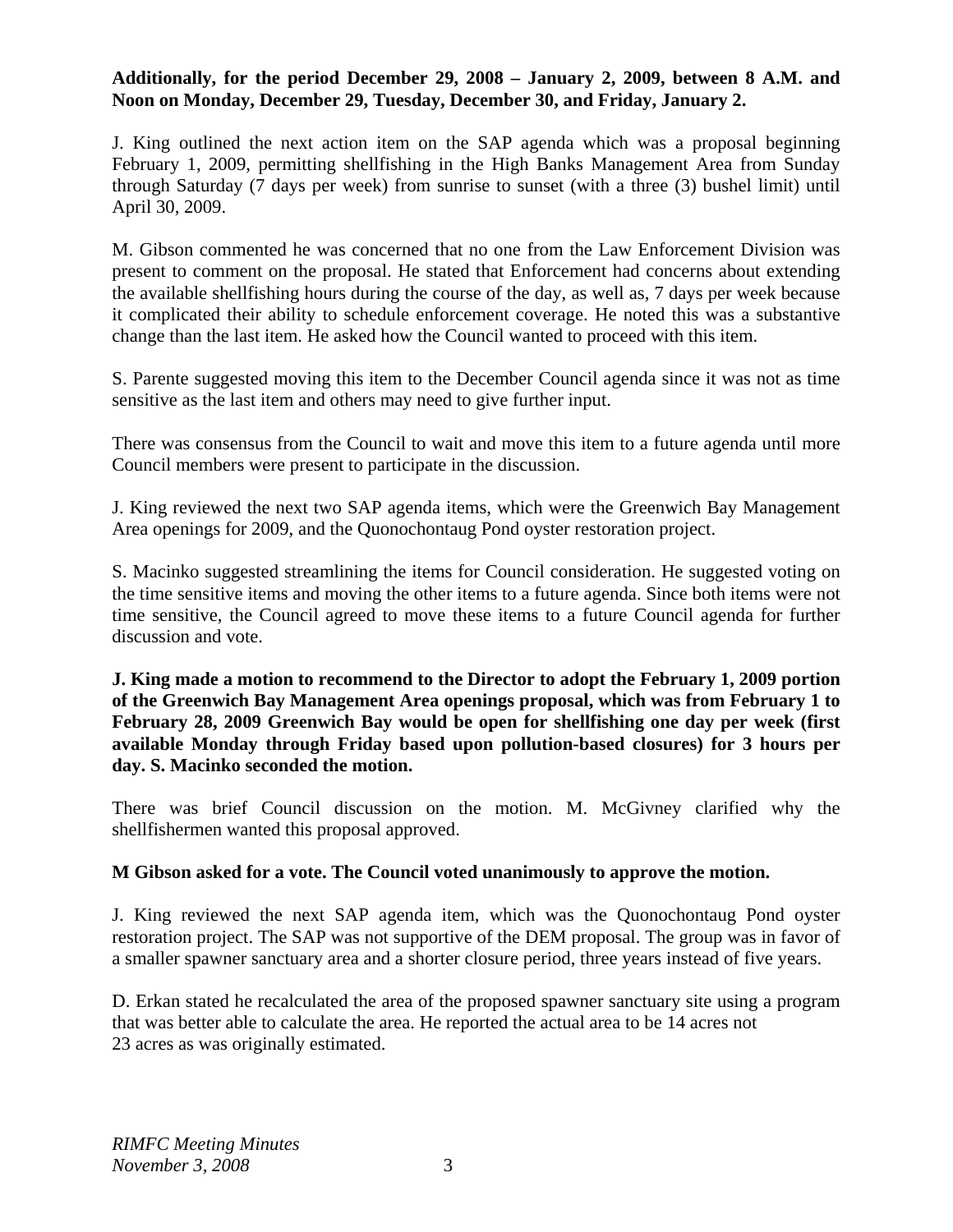There was some Council and audience discussion. It was determined that January 1 was the approximate period when this item needed to be implemented. Therefore, the Council agreed to move the item to a future Council agenda for further discussion and vote.

J. King reviewed the next SAP agenda item, which was the use of bay scallop dredges in spawner sanctuaries. It was recommended to limit the harvest of bay scallops within spawner sanctuaries to dip nets only due to eelgrass and oyster restoration efforts.

# **J. King made a motion to recommend to the Director to prohibit the use of bay scallop dredges in spawner sanctuaries and recommended the use of dip nets only. R. Hittinger seconded the motion.**

M. Gibson asked for Council discussion. There was no Council discussion. He asked for audience comments.

M. McGivney stated that the RISA and the SAP were in support of the proposal.

# **M Gibson asked for a vote. The Council voted unanimously to approve the motion.**

# **New Business**

*Council recommendations on October 23, 2008 Public Hearing – M. Gibson/B. Ballou:*

The Council members had a discussion as to whether they should consider the public hearing items or wait until more Council members were present. It was determined that because of filing constraints and the upcomming November 13 public hearing items the Council should move forward with the October 23 public hearing agenda items. **There was Council consensus to move forward.** 

B. Ballou narrated a power point presentation, which included the following October 23, public hearing items: 1) DEM proposed management plans for shellfish, finfish, and crustacean sectors; and 2) Amendments to the commercial fishing licensing regulations, titled "Rules and Regulations Governing the Management of Marine Fisheries", with the proposed Management Plans referenced above. B. Ballou went through each section and the Council took a vote after each section.

# *1) Shellfish Management Plan and licensing - Quahogs*

S. Macinko asked for clarification on the use of retired PELs for the exit-entry ratio. He wanted to know why total retired licenses were not used (MPLs and PELs). B. Ballou read through the current licensing regulation language, then stated he had been reminded during the process that in the past the recommendations had been applied to retired PELs w/quahog endorsements. Therefore, this is how it would be defined in regulation. It was written one way and had been applied another way. The way it had been applied had been consistent with past practice.

S. Macinko indicated he continued to object to the language that was used every year when we go through the licensing process. He felt that instead of using the language "the fishery can withstand a minimal increase in effort" it was more like partial replacement or a decrease in effort because in this case these licenses were not transfers they were retired licenses. He stated he objected to the language.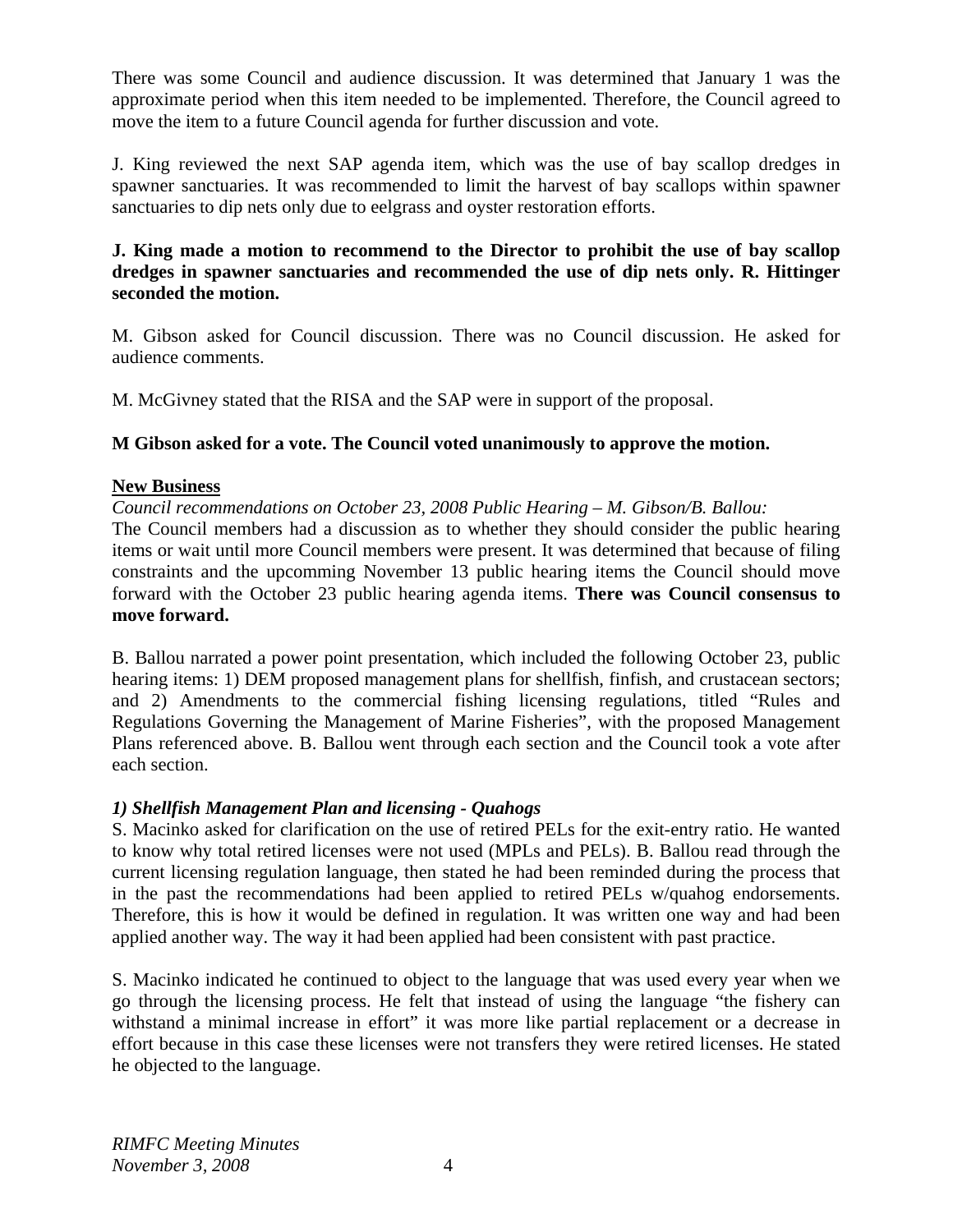M. McGivney asked to explain why the shellfishermen wanted to apply this exit-entry ratio method using only retired PELs. He explained when they came up with the program five years ago, the SAFIS program was not in place, so they had little direction and came up with the 3:1 exit-entry ratio as an acceptable ratio. He understood the confusion but they always picked the PELs because they had some activity where the MPLs may not have activity.

B. Ballou provided licensing data on activity for the retired MPLs and PELs to assist with M. McGivney explanation.

S. Macinko commented that even if there were 13 new quahog endorsements issued we still do not know if there would be an increase in effort because we do not know if they would use their license, or how successful they would be at shellfishing.

There was further discussion between S. Macinko and M. McGivney.

M. Gibson asked if there was a motion.

# **J. King made a motion to support the IAC recommendation and recommend that the Director adopt the 3:1 exit-entry ratio applied to PELs w/Quahog endorsements that have retired. S. Parente seconded the motion.**

There was no further discussion from the Council. There were no further comments from the audience.

# **M Gibson asked for a vote. The Council voted unanimously to approve the motion.**

# *2) Shellfish Management Plan and licensing – Soft-shell Clams*

M. Gibson asked Council members if they had any questions or comments. There were no comments from the Council pertaining to the management plan or soft-shell clam endorsements. M. Gibson asked if there was a motion.

#### **J. King made a motion to support the IAC recommendation and recommend that the Director adopt status quo - no new soft-shell clam endorsements. S. Parente seconded the motion.**

M. Gibson asked for Council discussion on the motion. There was no Council discussion. He asked for audience comments.

S. DiPetrillo commented that there had been a decline in abundance of soft-shell clams this year and he was in favor of the motion.

# **M Gibson asked for a vote. The Council voted unanimously to approve the motion.**

# *3) Finfish Management Plan and licensing*

S. Macinko requested that B. Ballou review the legislative history and find out if there was any support from the 2002 restructuring bill for the notion that the exit/entry ratios be restricted to "active" licenses. His concern was that over time, there would be no one left in the industry using this formula (5:1 exit-entry ratio) and how would people get back in if the stocks rebounded. He felt it was not consistent with what the legislation had in mind.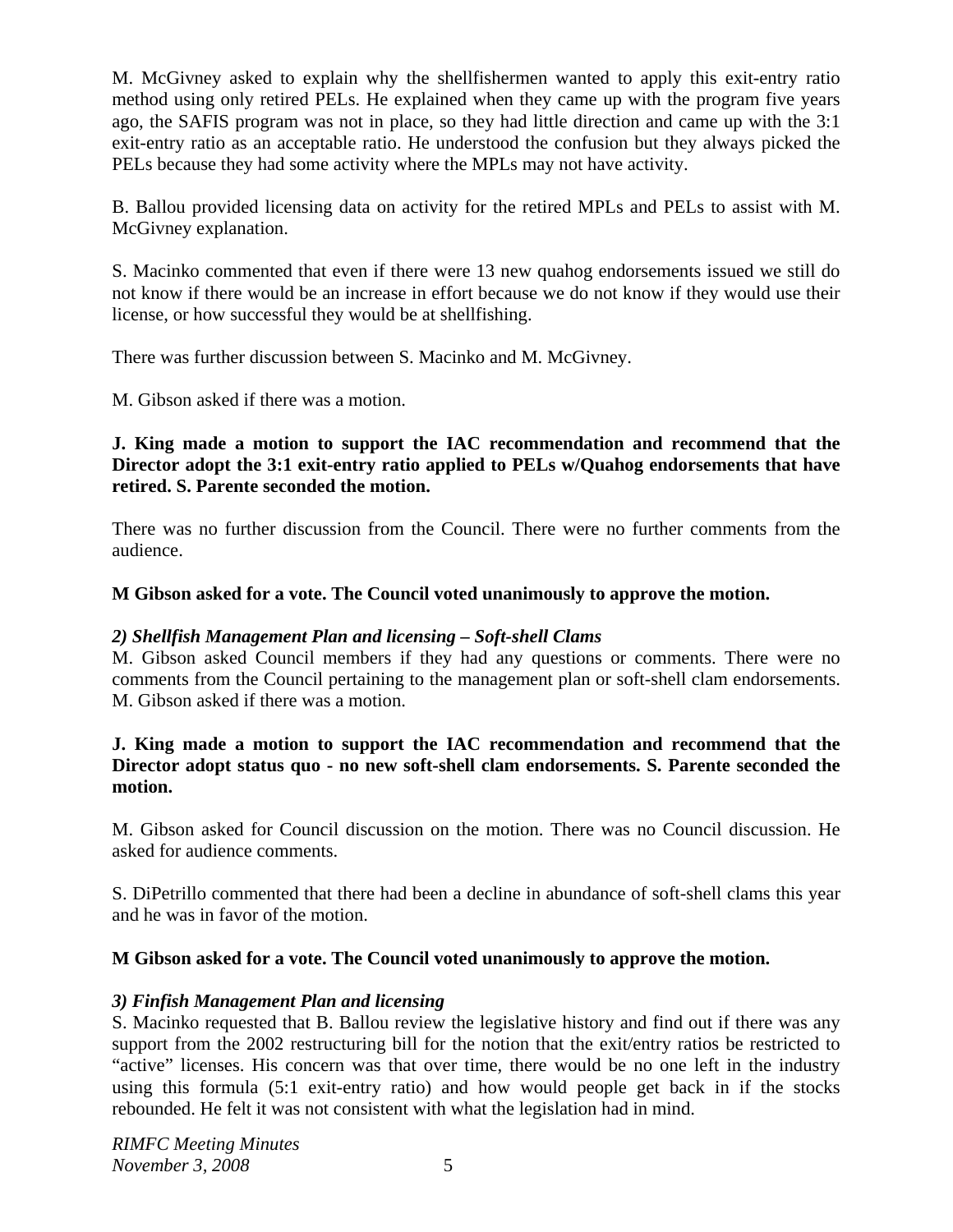B. Ballou responded by explaining that the General Assembly essentially stated they wanted to balance the interest of the existing fishermen with the interest of those who wanted to become fishermen. There was nothing along the lines of specifics on how to accomplish this. It was through the regulatory program that these approaches were developed. He indicated that from the industry standpoint at the IAC it mattered to them on how much effort was on the fisheries because of smaller quotas and they supported the 5:1 exit-entry ratio.

There was further discussion on the topic.

M. Gibson asked if there was a motion.

# **R. Hittinger made a motion to adopt the IAC recommendation and recommend that the Director adopt the 5:1 exit-entry ratio applied to active, eligible licenses that retire. S. Parente seconded the motion.**

M. Gibson asked for Council discussion on the motion. There was no Council discussion. He asked for audience comments.

K. Booth had a question on the total number of licenses and wanted to know how many were active. B. Ballou was able to provide that information. He wanted to know if in the future if the fishery stocks rebounded how someone would get back in to the industry.

M. Gibson commented that it was expected at some point for these quotas to increase. However, there is intent to rebuild these fish stocks and have quotas grow.

R. Hopkins stated he was a multi-purpose license holder and he figured that most of the current holders were senior citizens, rather than younger more active people, who were less active in the industry. He suggested that the way the Department was grading people was if they were active or not. The State of RI was treating license holders as if they had to go out every day and catch every fish. He felt that if people only wanted to fish two days a week that should not jeopardize whether they could hold on to their licenses or not.

M. Gibson clarified that there was no proposal to have to show activity to retain your license. The only proposal was when a license was retired there was an evaluation of activity status in terms of giving out licenses to perspective fishermen.

There was further discussion between the Council and the audience.

# **S. Macinko made an amendment to the motion for a 5:1 exit/entry ratio but applying the ratio to all the licenses that retired.**

R. Hittinger was opposed to the amendment, indicating the proposal had already been presented at public meetings and a public hearing and had support.

M. Gibson asked if there was a second to the amendment. There was no second to the amended motion, the motion by S. Macinko to amend failed.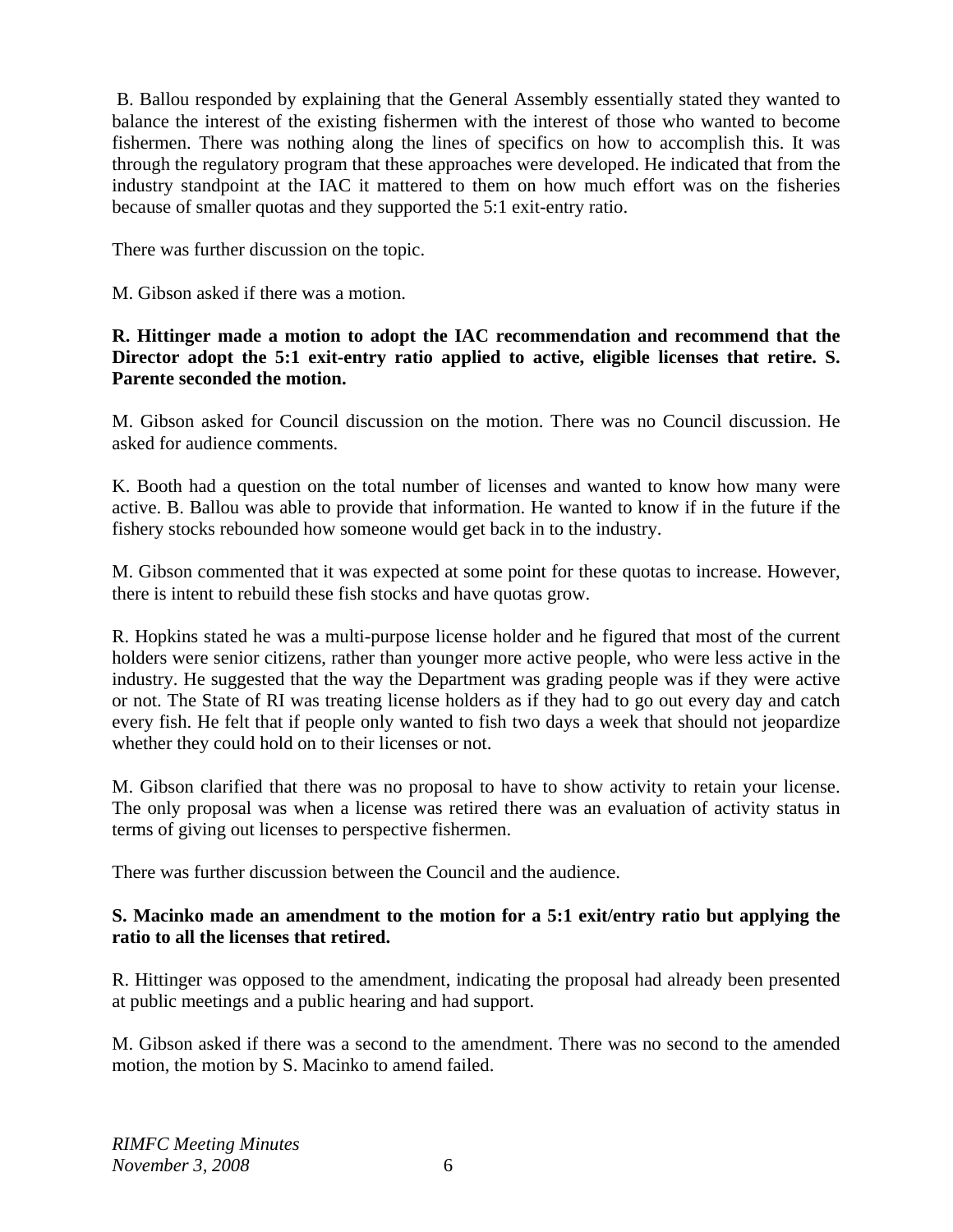# **M Gibson asked for a vote on the original motion made by R. Hittinger. The Council voted (3) in favor; J. King, S. Parente, R. Hittinger, (1) opposed; S. Macinko, the motion passed.**

#### *4) Crustacean Management Plan and licensing*

M. Gibson reported that Addendum XII to the Commissions lobster plan, which would allow for the transferability was passed at the annual ASMFC meeting for further public comment. He anticipated RI would be able to have something in place for the June 1 fishing season.

S. Parente had a comment on the proposed status quo and the current language proposed on the power point slide "anyone who obtains a trap allocation, via the pending transfer program, will be eligible to obtain a PEL w/Lobster endorsement". He stated that would be going from zero tolerance, no lobster license to anyone who had the money to purchase a lobster allocation. This would increase effort. He made references to Part 15 of the lobster regulations, which does not mention trap transfers. He claimed there was no mention of trap transfers in Part 15 of the Marine Fisheries Regulations at all. He felt the regulations were in conflict and he anticipated a real mess when it was time for trap transfers. He felt the only sensible way to correct the problem would be to repeal section 6.7-7.1 (Issuance of new principal effort licenses with lobster endorsements), of the licensing regulations "Rules and Regulations Governing the Management of Marine Fisheries".

### **S. Parente made a motion to delete or repeal section 6.7-7.1 Issuance of new principal effort licenses with lobster endorsements, from the licensing regulations "Rules and Regulations Governing the Management of Marine Fisheries". R. Hittinger seconded the motion.**

B. Ballou read section 6.7-7.1 and explained this was a placeholder for the pending lobster trap transfer program. He indicated that taking it off the books or leaving it on the books would have no bearing.

# **S. Macinko indicated that he would recuse himself regarding the issue and from the vote due to a potential conflict of interest. He indicated he would not participate with this item and signed a form of such nature provided by DEM legal staff.**

B. Ballou felt the Department would be comfortable supporting S. Parente's request.

G. Power indicated that with the recusal of a Council member the Council had lost the quorum for this particular item.

There was no vote on the motion due to a lack of a quorum on this particular item.

B. Ballou explained that the Department would take the Council's discussion on this item under consideration.

# *5) Other Proposed Changes to Licensing Regulations for 2009*

#### *a) Clarifying the "actively fishing/actively participating" standard*

 S. Parente had some concerns about how activity for dockside sales would be monitored, but other than that, he was in support of the proposed change. B. Ballou read this section of the proposed change to answer S. Parente's concerns.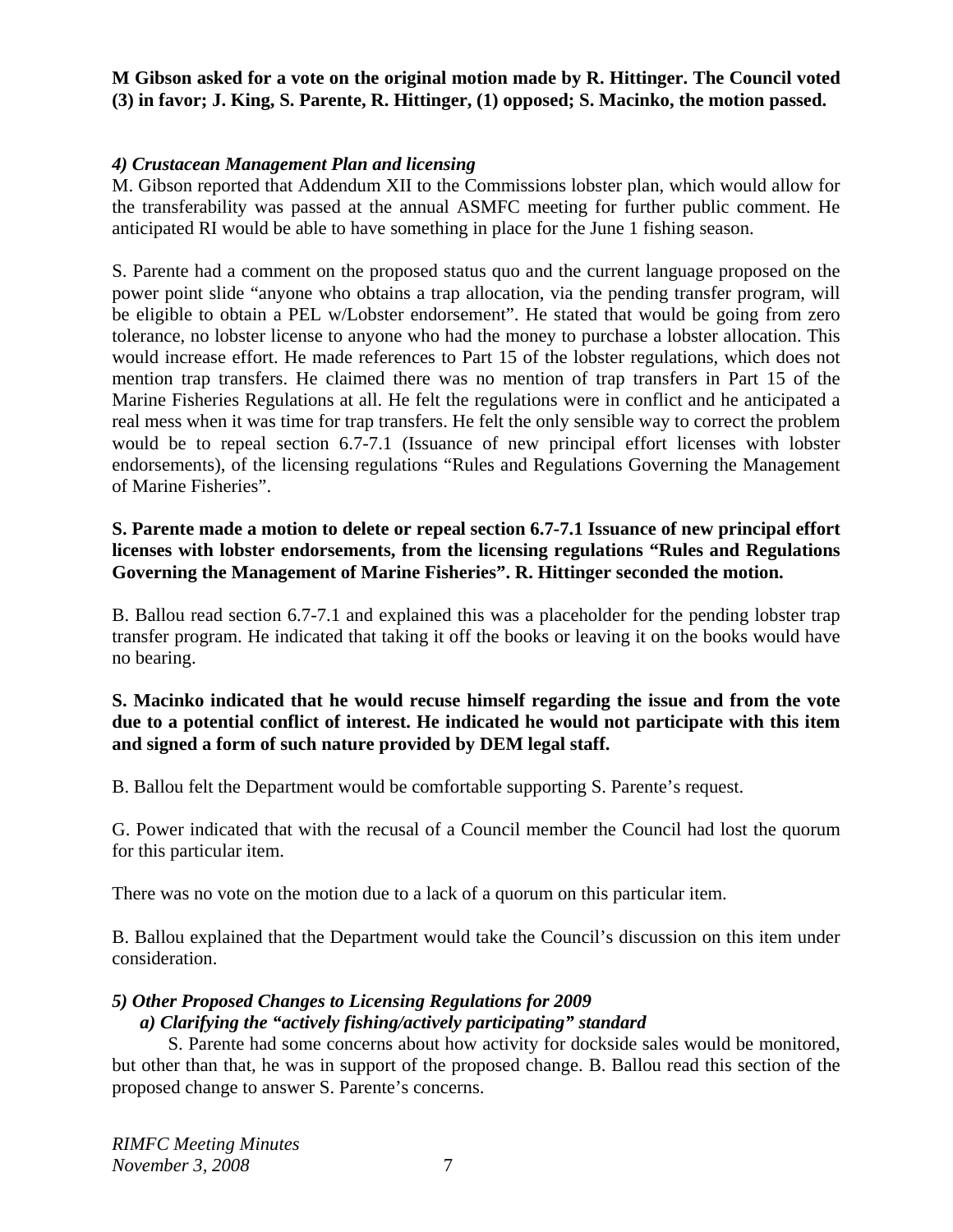M. Gibson asked if there was a motion.

# **R. Hittinger made a motion to recommend that the Director adopt the proposed change to clarify the "actively fishing/actively participating" standard. J. King seconded the motion.**

There was no further discussion from the Council. There were no comments from the audience.

# **M Gibson asked for a vote. The Council voted unanimously to approve the motion.**

*b) Clarifying crew member status* There was a brief Council discussion.

M. Gibson asked if there was a motion.

# **J. King made a motion to recommend that the Director adopt the proposed change to clarify crew member status. S. Parente seconded the motion.**

There was no further discussion from the Council. There were no specific comments on this item from the audience.

# **M Gibson asked for a vote. The Council voted unanimously to approve the motion.**

# *c) Minimum age for applicants seeking new licenses via lotteries*  There was a brief Council discussion.

M. Gibson asked if there was a motion.

# **J. King made a motion to recommend that the Director adopt the proposed change that the minimum age for applicants seeking new licenses via lotteries should be 16. R. Hittinger seconded the motion.**

There was no further discussion from the Council. There were no comments from the audience.

# **M Gibson asked for a vote. The Council voted unanimously to approve the motion.**

#### *d) Establishing a medical and military hardship clause relating to the sale of vessel and gear*

There was no Council discussion.

# **S. Parente made a motion to recommend that the Director adopt the proposed change to establishing a medical and military hardship clause relating to the sale of vessel and gear. J. King seconded the motion.**

There was no discussion from the Council. There were no comments from the audience.

# **M Gibson asked for a vote. The Council voted unanimously to approve the motion.**

# *e) Establishing upgrade restrictions for new licensees who obtained their licenses as a result of the purchase a vessel and gear*

*RIMFC Meeting Minutes November 3, 2008* 8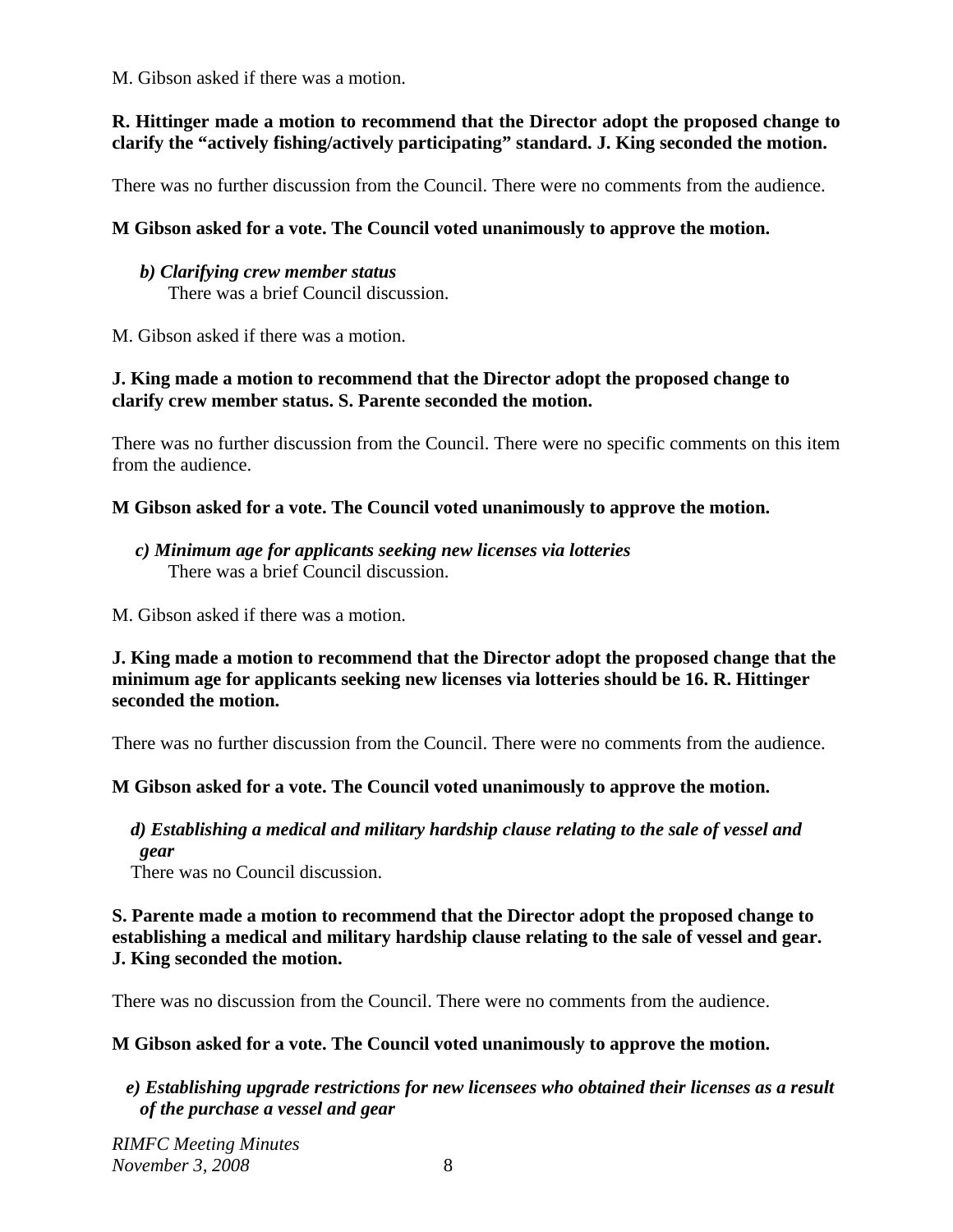R. Hittinger gave an example that if he had sold a 22-foot vessel with his license then that person could upgrade to a 100-foot trawler, but if he sold a 26-foot vessel it would only be able to be upgraded to a 30-foot vessel. He indicated that did not seem right.

B. Ballou suggested this was not the intent.

S. Parente stated there were a few things that looked to be potential problems. First, that someone who made a business decision to start with a smaller vessel then work up to larger vessels would not be able to do that with this proposal. He would only be able to move up by 10%. He also identified retroactivity as being an issue. Once a business decision was made with one set of ground rules those people should be grandfathered in when a new set of rules were put in place. He also felt there should be a more reasonable formula for growth for those who purchase a business after that date. He gave an example of a 10% increase in vessel length per year that could be banked. There should be some other provisions with this proposal. Parente suggested sending this back to the IAC for further discussion.

B. Ballou agreed that it could go back to the IAC for more discussion.

M. Gibson asked if there were any objections from the Council to sending this proposal back to the IAC for further discussion and not recommending this change to the Director at this time.

The Council was in agreement with this course for action. There was no vote taken and this item would be referred back to the IAC for further discussion.

# *f) Repealing provision that requires all state license holders to carry observers or samplers upon request [6.6-1(d)]*

 M. Gibson asked if there were any objections from the Council to repeal this provision. There were no objections from the Council.

# **M. Gibson stated that by Council consensus the Council recommended that the Director repeal the provision that requires all state license holders to carry observers or samplers upon request [6.6-1(d)].**

# *g) Allowing for the downgrade of multi-purpose licenses*

 M. Gibson asked if there were any objections from the Council to allowing for the downgrading of multi-purpose licenses. There were no objections from the Council.

# **M. Gibson stated that by Council consensus the Council recommended that the Director allow for the downgrading of multi-purpose licenses.**

 *h) Clarifying the basic harvest level for restricted finfish*

 M. Gibson asked if there were any objections from the Council. There were no objections from the Council.

# **M. Gibson stated that by Council consensus the Council recommends that the Director clarify the basic harvest level for restricted finfish.**

*i) Allowing all holders of finfish licenses to retain and renew their licenses regardless of a change in residency*

*RIMFC Meeting Minutes November 3, 2008* 9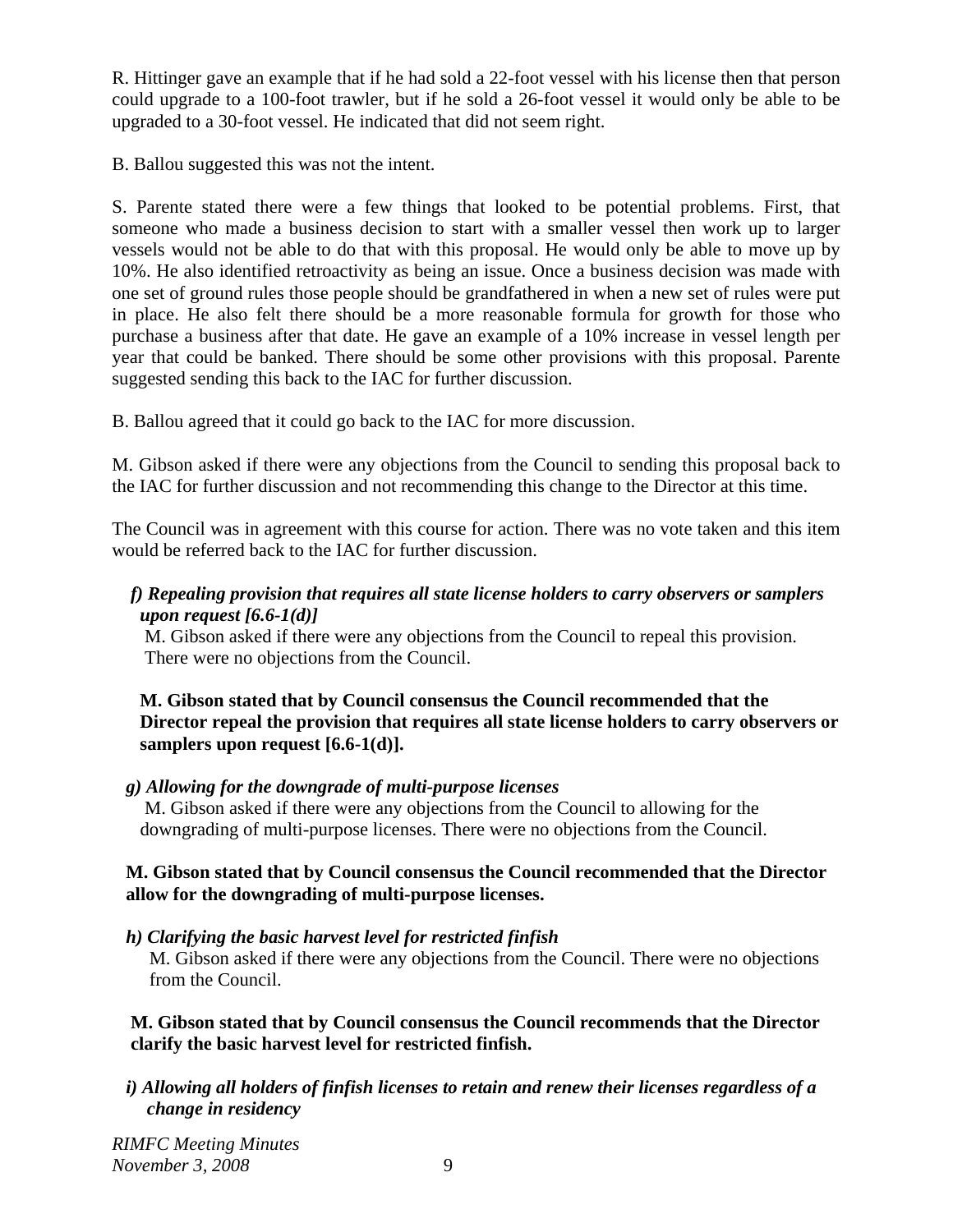# **S. Parente made a motion to recommend that the Director adopt the proposal to allow all holders of finfish licenses to retain and renew their licenses regardless of a change in residency.**

### **There was no second to the motion. The motion failed.**

S. Macinko made a motion for B. Ballou to provide the legislative language to seek clarification as to why the regulation was different for finfish as opposed to shellfish and lobster. He wanted to know what the statutory intent was.

B. Ballou suggested that we find out if there would be enough support for a bill or not. He stated that the Department was still deciding whether this was a good thing or not. The Department felt it should preserve the quota fisheries for Rhode Islanders.

B. Ballou recommended that any Council member or member of industry who wanted to pursue the issue contact him and he would try to help them find a legislative sponsor. However, he had received feedback that some legislators were opposed to the idea. Ballou suggested this would be the best way to leaving it for the time being, people could contact him and he would do his best to help.

G. Tremblay commented that it did not seem fair that Rhode Islanders were locked in; they could not leave the state and keep a license.

S. Parente agreed that pursuing the legislative route was probably the way to go.

B. Ballou stated that the Department did not feel strongly about the issue to pursue it on our own, this would be more of a wait and see if anyone was interested in pursuing the issue.

# *h) Technical corrections and clarifications*

 M. Gibson asked if there were any objections from the Council to making these technical corrections and clarifications. **There were no objections from the Council to making these corrections.** 

#### **M. Gibson stated that by Council consensus the Council recommended that the Director adopts these technical corrections and clarifications.**

# *November 13, 2008 Public Hearing Summary Document – N. Scarduzio*

M. Gibson reported that item #4 i.e. Proposal to eliminate the RI State summer flounder exemption certificate program would be deleted from the agenda and no public comments or action would be taken on this item. He indicated that the issue would go through the IAC for further discussion and back to the Council before any public hearing comments were taken.

M. Gibson asked if there were any other issues with the November hearing docket. There were no other comments from the Council.